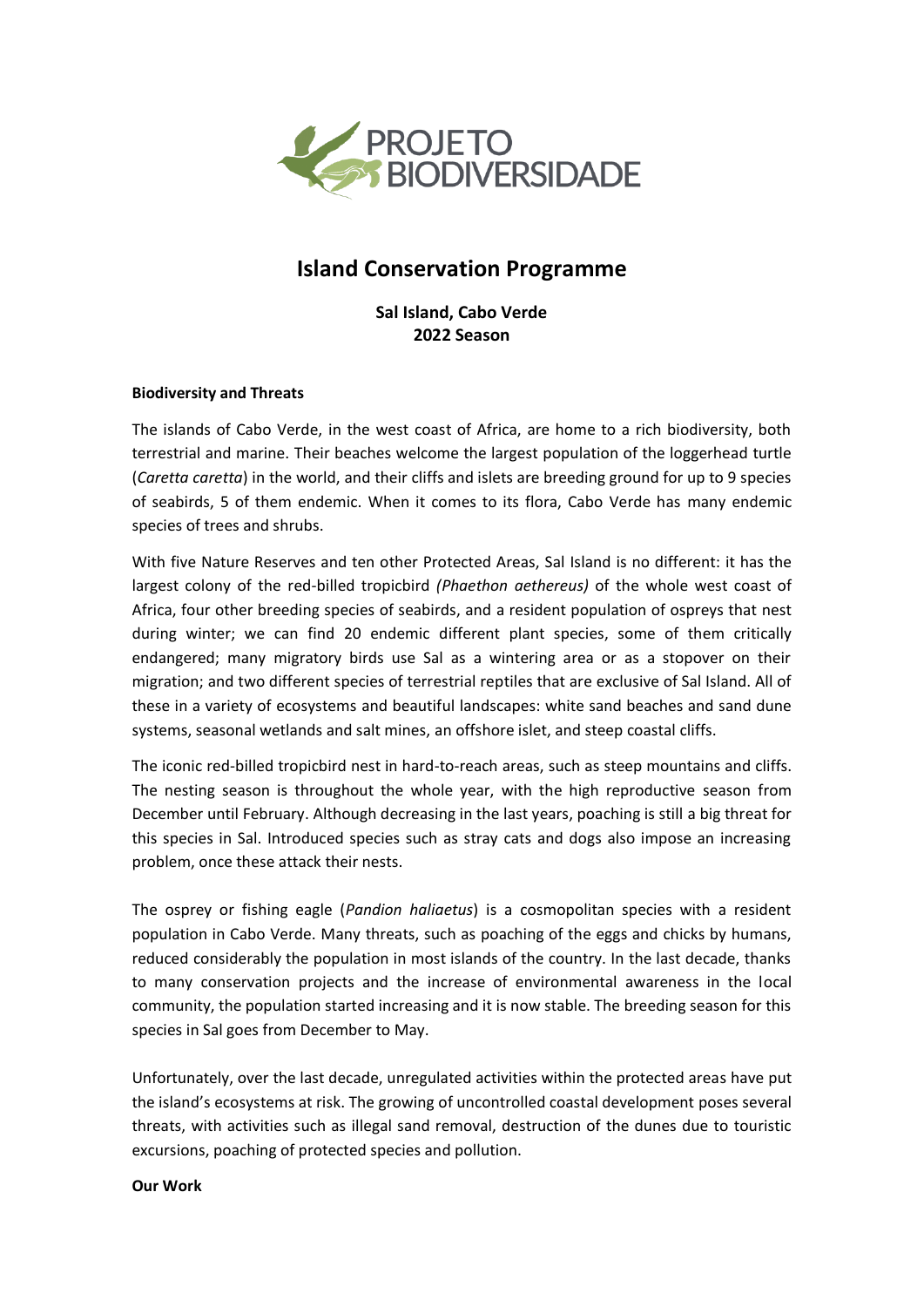Project Biodiversity has been working since 2015 to increase the protection of these key biodiversity areas (KBAs), implementing a monitoring programme for the seabird, plants, and reptile's species, organizing beach clean-ups and, more recently, developing a participative programme of the Natural Reserve of Costa da Fragata alongside with the authorities and local stakeholders.

Up to date we have a recorded more than 500 nests, ringed more than 1.200 birds, and monitored 6 different populations of seabirds in the island. We have also collected tons of trash from beaches, dunes, and underwater clean-ups. Alongside with the local authorities, we have delimited several kilometres of paths within the Natural Reserve of Costa da Fragata for the safe use of touristic excursions. We have also conducted 12 flora and fauna census, where we have recorded over 80 species of plants, birds, and reptiles.

You can check some videos of our work on our [YouTube channel](https://www.youtube.com/channel/UCJcALhDqghBeUyfA5eJgZDQ) and on our social media [\(Instagram,](https://www.youtube.com/channel/UCJcALhDqghBeUyfA5eJgZDQ) [Facebook,](https://www.facebook.com/projectbiodiversitycv) and [Twitter\)](https://twitter.com/projetobiosal). Our work on sea turtles has recently been documented by BBC One on the [second season](https://www.bbc.co.uk/iplayer/episode/m000zhrd/animals-with-cameras-series-2-episode-1) o[f Animals with Cameras.](https://www.youtube.com/watch?v=uJdoZ4KOGnI) And in the past, we have talked to BBC Earth as well about the different threats [sea turtles face on Sal Island.](https://www.facebook.com/watch/?v=1785543764812505) BBC Earth has also followed our seabird team working on a colony of [red-billed tropicbirds in 2017.](https://www.facebook.com/watch/?v=347048989363751)

## **Volunteer for a brighter future**

We understand that the last two years were difficult for everyone around the world, with many having to change their routine and even cancelling their plans to adjust the new conditions. During this period, we've learned how much we depend on a healthy planet to ensure our own health in the future.

Volunteering with conservation projects is just one way to support nature and help it thrive. By volunteering with us, you can be certain that you are directly contributing to protect critical ecosystems and the important wildlife species that are a part of it. What better way to move forward from a challenging period than to reconnect with nature joining our work as a volunteer?

Our mission continues in 2022 – hopefully with you as a part of our team! If you are looking to kick-start your career in conservation and develop new abilities, this opportunity is for you! This volunteer programme will allow you to gain hands-on field experience, with direct contact with key-species to the local biodiversity. We only take a limited number of volunteers each season and are looking for people who want to do something worthwhile during their free time and who are prepared for some challenging, but very fulfilling work.

## **What to expect**

During their stay, volunteers will conduct different activities in Protected Area, and working with a variety of plant and bird species, many of them endemic to Cabo Verde or even the island of Sal. Under the supervision of a coordinator or field technician, volunteers will take part in diverse tasks, which are vital to the recovery of the ecosystem:

Monthly census of both fauna and flora;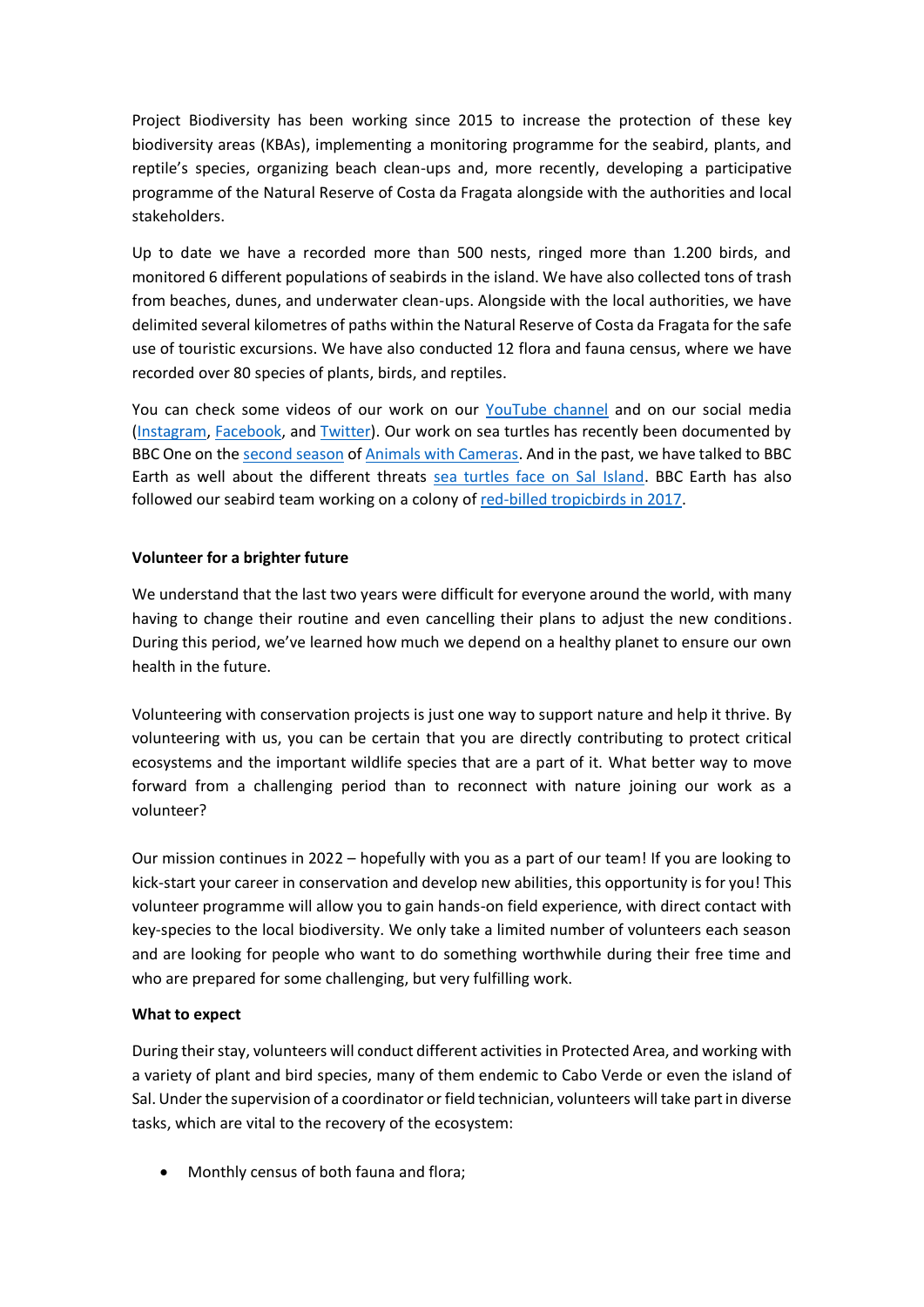- Replanting of endemic species;
- Delimitation and signalization of paths and sensitives areas within natural reserves;
- Signs Maintenance within the natural reserves;
- Beach and dunes clean-ups;
- Monitoring and following the colonies of seabirds and osprey;
- Ringing of seabirds and osprey chicks;
- Deployment of GPS, geolocators and camera traps on different bird and seabird colonies;
- Help in the collection of samples (blood, fat, diet) from different bird species;
- Inform local and international visitors about biodiversity and how they can help to protect it.

This is a unique experience where you will learn about ecosystem recovery techniques and work side by side with experienced conservationists, while enjoying an amazing landscape. You will also work with threatened species that can only be seen in very few places and will have the opportunity to make a real difference to their survival in Sal Island.

Volunteers are based in a shared apartment in Santa Maria with other volunteers and project staff. You will be sharing a bedroom with other volunteers. Volunteers work five days and have 2 days off per week. During their time here, volunteers have plenty of time to explore the island and experience the Cape Verdean culture. You can go diving on different sites, such as shipwrecks and caves, you can get your diving certificate, or take kitesurf, windsurf and surfing lessons. You can also experiment local dishes such as the catchupa, and take dance lessons to learn how to dance funana and kizomba. You can also enjoy some local live music while experiencing this vibrant culture. Or you can just enjoy the beautiful, white-sand beaches around Sal. Project Biodiversity has agreements with different businesses that do a very good discount for our volunteers!

Participating in this programme will require long days in the field and waking up very early to avoid the heat of the day. Some of the work with the seabirds is done in colonies which are located in steep cliffs that we carefully access and in an offshore islet that demands good swimming skills. A very good level of fitness and physical and mental energy is required.

#### Requirements:

- Desire to make a difference in conservation;
- At least 18 years old;
- Must understand spoken English and/or Portuguese;
- **Very good level of physical fitness**;
- High level of energy and flexibility;
- Able to cope with physically challenging conditions (long walks, early mornings, hot weather, insects);
- Must be **very comfortable** around steep cliffs and mountains;
- Must be comfortable handling blood and diet samples as part of the fieldwork;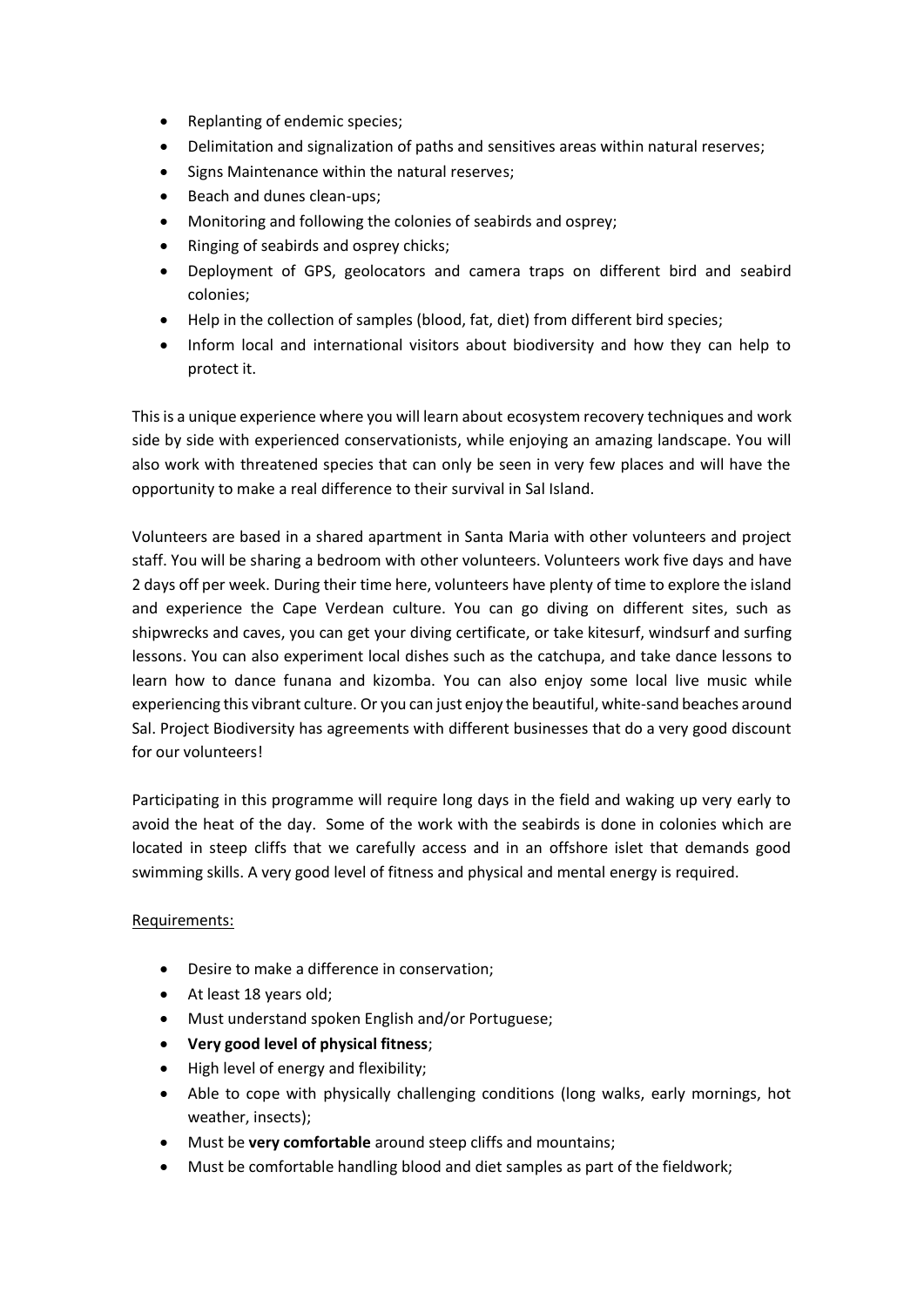Ability to work and live with people of different backgrounds and nationalities.

Desired:

- Good swimming skills (preferably in the ocean);
- User knowledge of working with databases in Excel.

Volunteer Contribution: Volunteer contributions cover accommodation and utilities such as water, electricity and gas. **Meals are not provided.** Food is not cheap here, but you will be able to save some money by doing communal cooking. Volunteer contributions also provide critical funds needed to support basic but essential needs of the project, allowing us to monitor all the colonies with higher regularity, and ultimately, protect more seabirds.

One week: 275 € Two weeks: 340 € Three weeks: 400 € 50 € for each additional week

At your arrival you will be required to pay a €100 refundable security deposit against loss or damage of project equipment, and you should bring sufficient funds for any other activities that you would like to do. Once a volunteering period has been agreed, you will be asked to pay via bank transfer 100€ of your fees in advance. This payment will ensure that your place is booked as we have limited spaces and the demand is big. The payment will not be refunded if you cancel your volunteering – unless the cancellation is due to travel bans and/or flight restrictions, as a result of the pandemic (see the Updates on COVID-19 document for more information on the conditions of the programmes). The remaining amount of the fees should be paid at least upon your arrival in Santa Maria. If once you arrive at the project you decide to leave before the agreed date, your total contribution will not be refunded (this does not apply for the refundable security deposit, which will be refunded).

Benefits: Volunteers will be provided with accommodation during their stay in an apartment in Santa Maria. You will also be able to enjoy discounts in dive clubs, surfing schools and nature excursions! In addition to accommodation, volunteers will be part of a very small team of experienced wildlife conservationists. This means that you will have the opportunity to learn and improve your skills working hands-on in spectacular landscapes, while also being exposed to a wide range of cultures and backgrounds during your time with us.

Timing: We strongly recommend a stay of at least 3 weeks, but the minimum stay is of 1 week. Some airlines only fly to Sal Island on specific days of the week, depending where they fly from. Please, confirm the best routes to Sal Island with our team before purchasing your flights, we will be happy to assist you. Volunteers are welcomed from the **25th of January until the 15th of December**. Volunteers can apply at any point throughout the year.